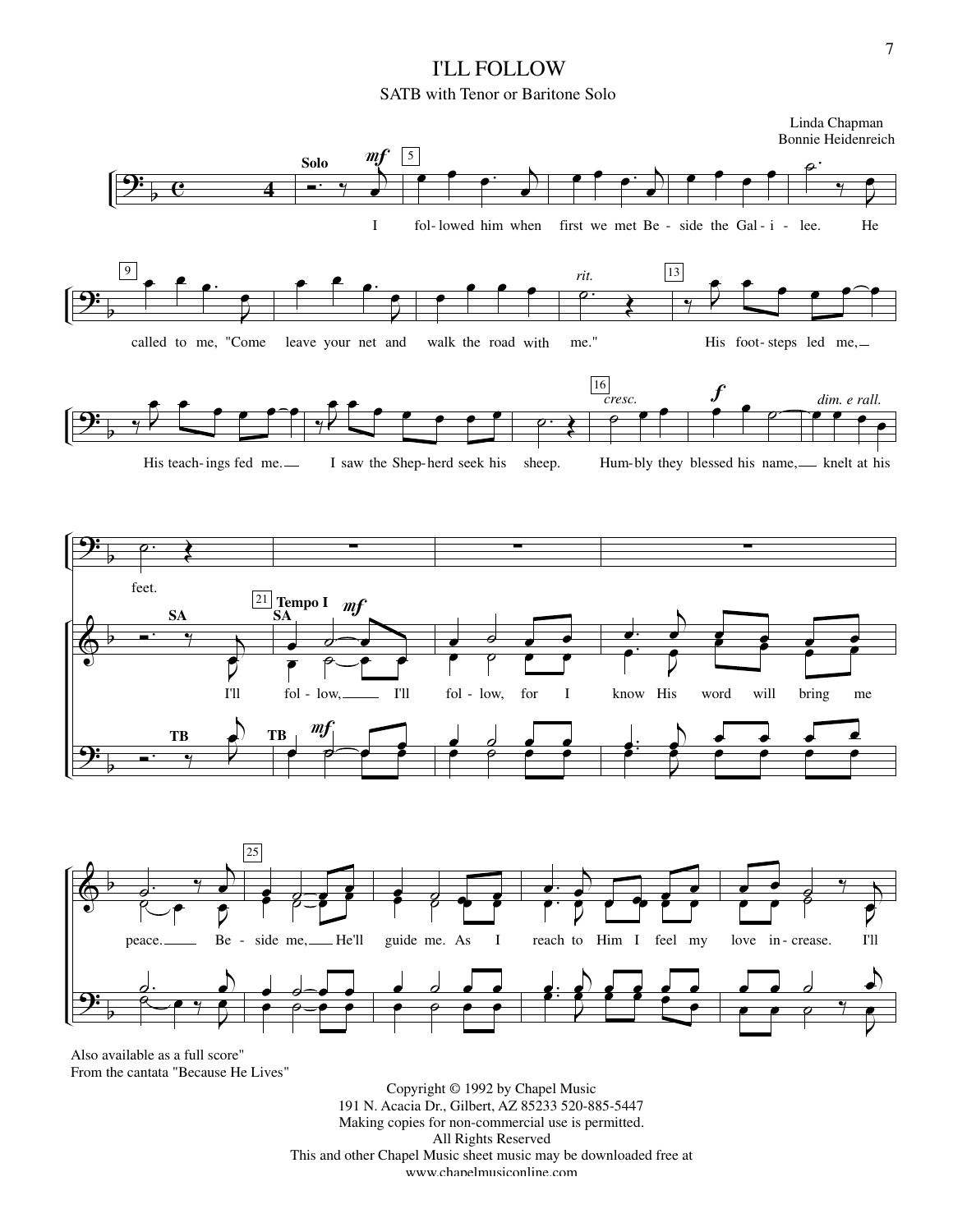



fol- lowed him in - to the night. My soul felt fear and cold. Oh